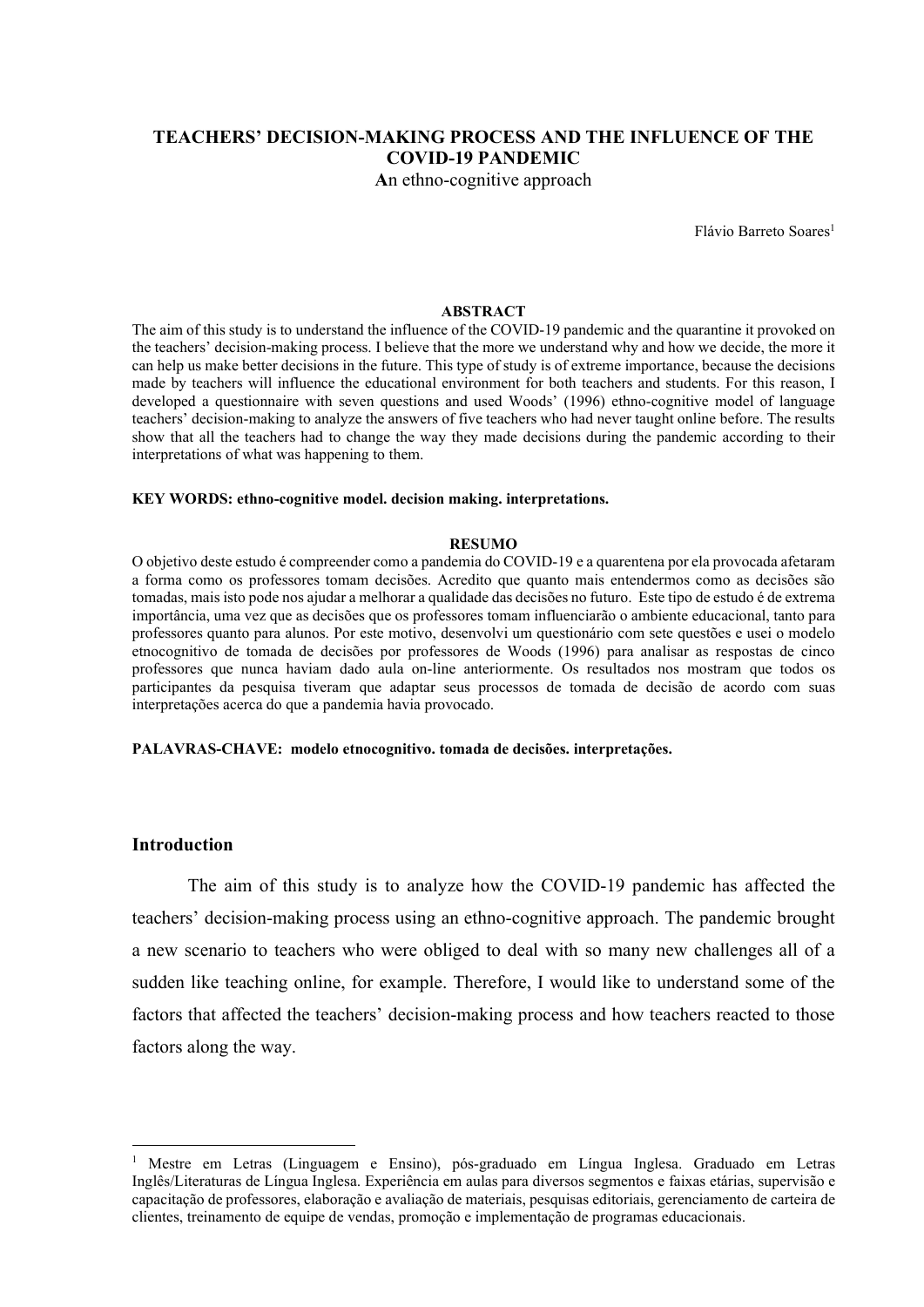When the COVID-19 pandemic arrived, nobody was prepared for it. We all had to adapt our lives to a new reality. We had to start using masks, stop seeing our friends and family, in most cases we had to stay home all the time, sanitize our clothes and food whenever coming in from outside. We had to learn a lot of new habits in no time and for teachers and students it was not different.

Because of the quarantine that came along with the pandemic, soon teachers and students lost their access to the school building, printed paper, being able to see and hear each other face to face and so many other things that we only realized we had when it was taken away from us.

Both teachers and students were faced with the necessity to adapt to a new reality with no preparation time. Students had to learn how to watch classes by means of platforms such as Google Meet, Zoom, Microsoft Teams, and so on. Teachers had suddenly moved to the other side of the screen and all the material for school became digital in most situations. At the same time, teachers suddenly had their students on the other side of the screen and had to create classes for a new environment most of them had never worked with before.

Therefore, both teachers and students were forced to learn how to behave in a totally new situation. Whatever existed before had changed and new knowledge had to be created about teaching and learning with no previous preparation time. Teachers and students had to reinvent themselves overnight because that was the only way to keep the system working.

The pandemic revealed another fact that had been hidden, namely how different our population is in relation to their access to technology. Students of the private sector immediately started to have classes using some kind of platform for interactions, while their counterparts of the public sector had to wait a lot longer because not all of them had access to internet connection and devices that could help them access their classes, such as smartphones, tablets or last generation laptops. Once again, our country revealed to us how different we all are.

 Considering all the scenarios depicted above, teachers had to make new decisions for their classes. The ones they were accustomed to resort to were not valid or possible anymore. Teachers were confronted not only with a new scenario but also with limited possibilities to make things work at the beginning of the quarantine.

Making decisions is not easy. Human beings make decisions about many different aspects of their lives every day. However, even after practicing a lot, every decision presents their own challenge. Whenever you decide to follow a certain route, you choose from a myriad of possibilities, keeping one and leaving all the others out. This process defines who we are in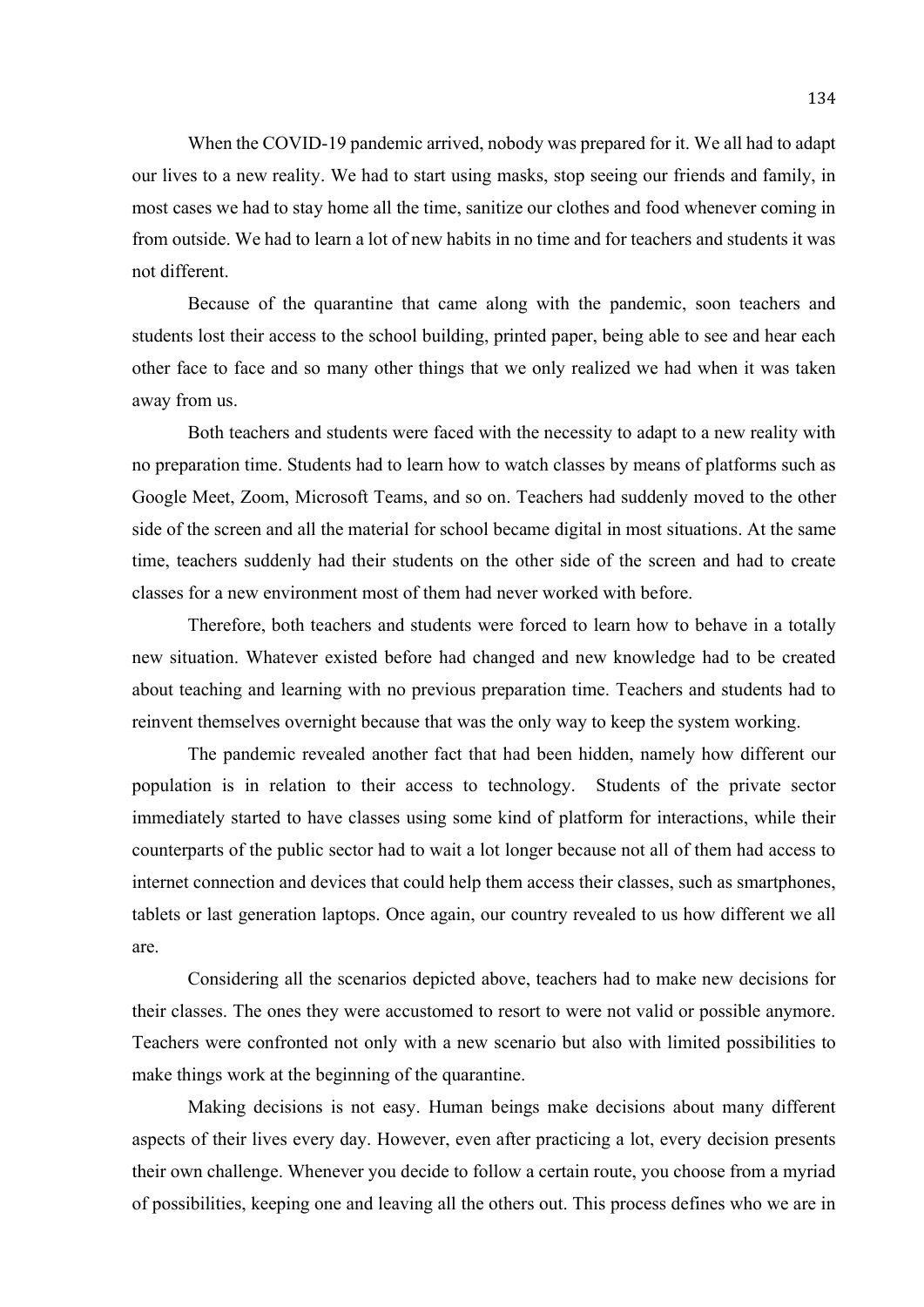a certain way. From the most simple to the most complex, the decisions we make will set experiences in motion, which, in turn, will shape the way we exist in the world. Therefore, who we are is a reflection of the decisions we have made so far.

Now, imagine having to perform a task that is so important with no previous knowledge. That is exactly what happened to most teachers when the quarantine started. Most of the teachers who were teaching at schools, private language institutes and universities had never taught online classes before. They had to start anyway because that was the only option, and had to do it with no previous preparation.

Eggleston (1977) states that teachers are constantly making decisions in their classrooms: "indeed decision-making is probably the central feature of the role of the teacher." Teachers make decisions about the content of the lesson, the way the class is going to be organized, what kind of activity will motivate students, and so on. (EGGLESTON, 1997). When we make a decision, we are not necessarily choosing the best option. Sometimes, we have to choose what is feasible or possible at that specific moment due to factors such as time, money, feelings, among others. In this sense, deciding can bring a certain level of pain, for you choose what is possible and not what you would like to choose. According to Delgado-Gaitan (1990), "Language educators need to construct the best answers for their own contexts on the basis of a decision-making process involving the community the program is intended to serve."

 Teachers have to make many different kinds of decisions in their daily lives. We have to choose activities, resources, dynamics, and so on. This process involves a careful analysis of all the options available so that we can select the one that will suit a specific class the most. Imagine when you have to decide based on a situation that has no equivalent in history. That is exactly what has been happening to teachers during the COVID-19 pandemic. We had to adapt a lifetime of practices overnight, so that our students could continue having classes somehow. We had to keep on deciding what to do without what Prabhu (1990) calls "sense of plausibility." We had to start creating personal theories of teaching and learning in this new reality from scratch with no references to previous experiences.

 Widdowson (1990, 7) explains that "teaching languages can be seen as a problemsolving activity, a kind of operational research to find solutions for local problems with global resources." Therefore, the teacher is a managing professional who analyzes the resources and limits presented — curriculum, students, technological appliances, textbooks, among others and makes use of this information to decide the way they are going to plan their classes and consequently present them. Richards and Lockhart (1994) state that teaching is essentially a thinking process. The authors also explain that teachers make decisions along the whole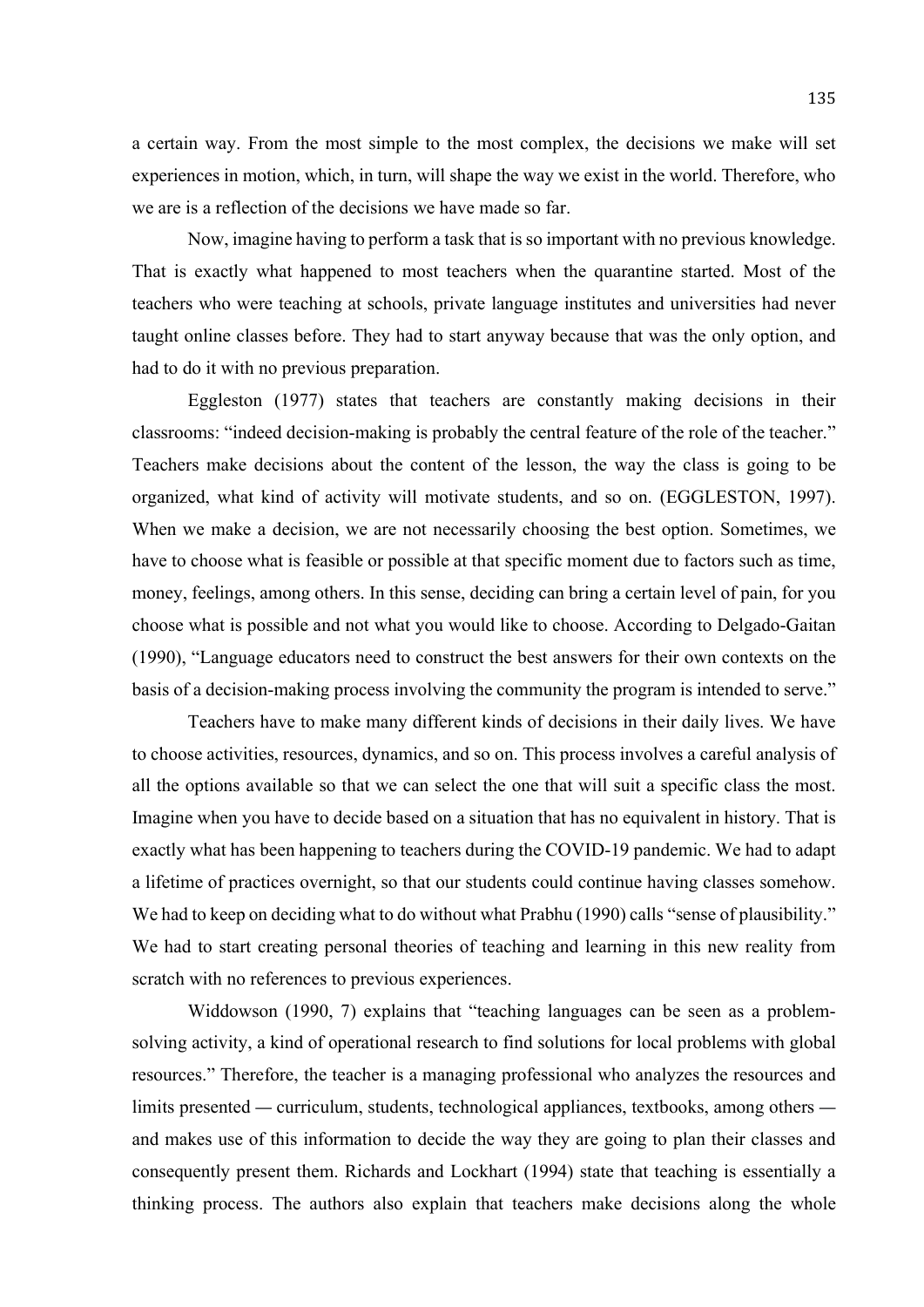educational process; in other words, teachers do not only decide during the planning stage, they also make decisions during and after classes. In the case of our study, teachers had to make decisions with very little information or knowledge about the new scenario.

As we can see, making decisions is an important part of teachers' job and deserves a lot of attention from us. Moreover, it is of great importance to understand how teachers are making decisions during the pandemic and how all the new aspects brought by the new scenario are affecting those decisions so that we can inform future ones. During the pandemic teachers were demanded in ways that they had never been before. For that reason, if we are able to shed light on this moment of change, maybe we can help teachers make better decisions in the future. Furthermore, as we believe some of the changes brought by the pandemic may not go away as soon as it is over, studies about teachers' decisions can inform teacher training courses and help future teachers.

According to Moita-Lopes (1996, 181), the background knowledge of the future teachers should involve knowledge about the nature of language, which is related to the theoretical understanding about the kinds of knowledge language users possess and to the ways this knowledge can be used in specific social contexts situated culturally, historically and institutionally as well as knowledge about how to act as an educator. In order to achieve this goal, the future teacher may leave behind what the author calls a dogmatic vision of education and must instead be involved in a critical reflection about their job.

Moreover, research on teaching has begun to demonstrate that investigating the teachers' decision-making process has the potential to improve the effectiveness of the educational environment of the classroom (SHAVELSON, STERN, 1981; PETERNOS, WALBERG, 1979). Some studies of classroom academic work (DOYLE, 1984; TOBIN, GALLAGHER, 1987) reveal that teachers' knowledge structures and beliefs are strong factors in determining the characteristics of the learning environment. Clark (1988) states that

> (...) research on teachers' preconceptions, implicit theories, planning, and reflection on classroom instruction has documented the many heretofore unappreciated ways in which the practice of teaching can be as complex and cognitively demanding as the practice of medicine, law, or architecture (CLARK, 1988, p. 8).

 Therefore, as the author stated above, teaching is an extremely complicated task that can occur in extremely complicated environments. More so the one we are facing right now. In turn, teachers are limited beings, as are all human beings, with a limited number of factors that can be processed at any given time in any given environment. Thus, in order to cope with the complex environments that present themselves, teachers construct models of reality upon which decisions are based as we will see in more detail later on.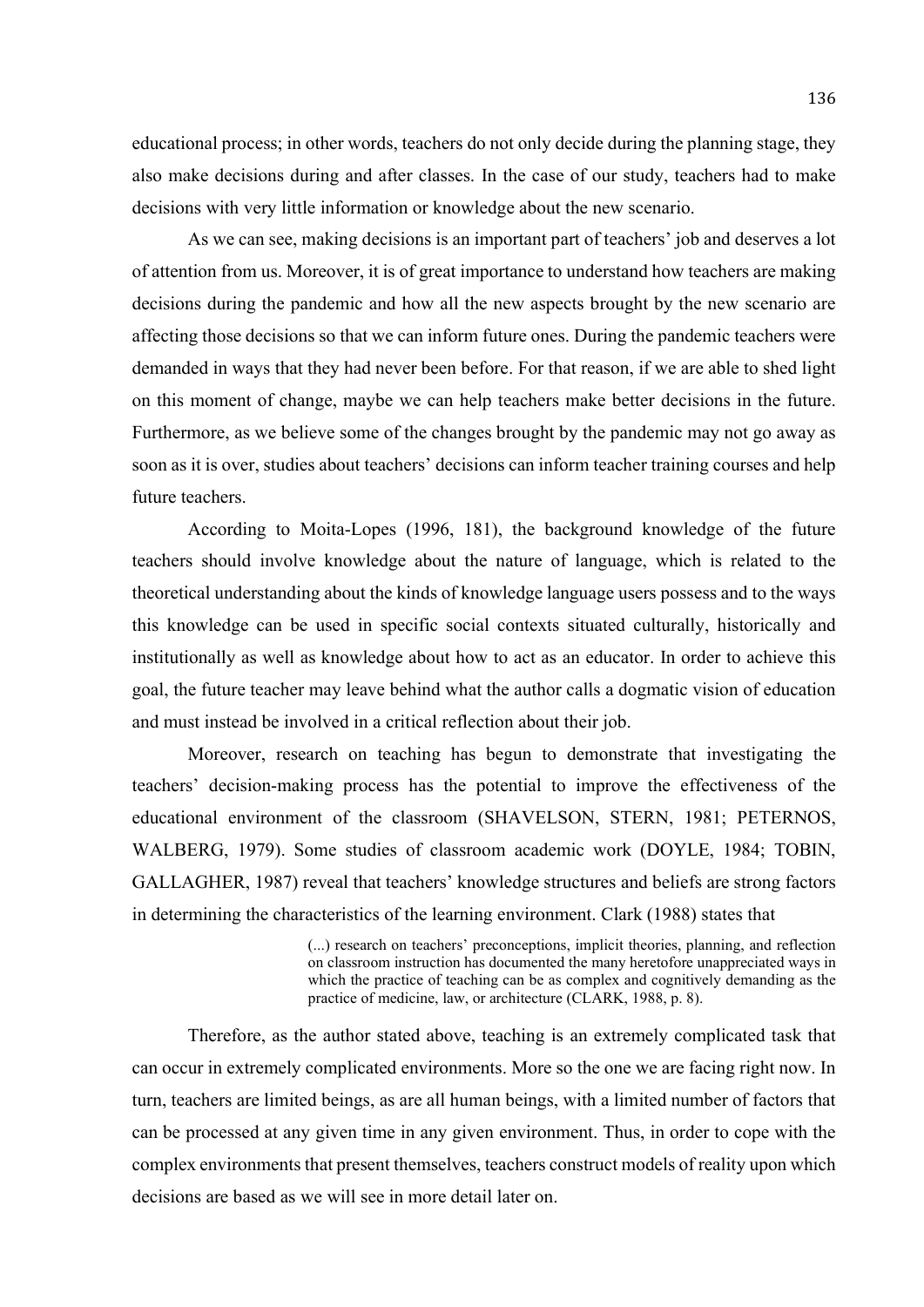This study is an ethnography in its approach. Ethnographic research produces "theories of cultures, i.e., explanations of how people think, believe, and behave, that are situated in local time and space" (LECOMPTE; J. SCHENSUL, 2010, p. 12). It "seeks to understand what is happening, what it means, and its significance to the social group from an emic (native, insider) perspective rather than from an etic (external, outsider) perspective" (GRENFELL, 2014). Moreover, Woods (1996, p. 48) affirms that "ethnomethodology is the study of everyday life and the way language is used by members of a culture to represent the world to themselves and to others in normal patterns of communication". And, since the author is a member of the culture of language teachers, he has what the ethnographic tradition calls 'member's competence', that is the ability to interpret teachers' statements from an insider's point of view. In order to understand the way the pandemic has affected teachers' decisions, I developed a structured questionnaire as follows:

- 1. Has the pandemic affected the way you plan your classes? Why?
- 2. Has the pandemic affected the way you present your classes? Why?
- 3. Has the pandemic affected the types of activities you use in your classes? Why?
- 4. Has the pandemic affected the way you assess your students? Why?
- 5. Has the pandemic affected your students' development? Why?
- 6. Has the pandemic affected your expectation towards your students' development? Why?
- 7. Has the pandemic affected your level of satisfaction with your job? Why?

The use of questionnaires is explained by Seliger and Shohamy (1995) who state that:

Collecting data by means of procedures of a high degree of explicitness involves the use of "formal" and structured types of data collection procedures which determine in advance the specific focus of the data that will be sought. Examples of such procedures are structured questionnaires, discrete point tests, formal interviews, and metalinguistic judgement tests. In all of these procedures, the subject is constrained to respond to specific questions or stimuli determined in advance, often with little or no elaboration. These types of procedures are typically used in studies of the analytic or deductive type, where the researcher usually has a specific hypothesis or research question, and where the data to be elicited can be determined in advance. (SELIGER; SHOHAMY, 1995, p. 157).

 Thus, I decided to develop a questionnaire as neutral as possible so as not to influence the participants in any way, even though we understand that this kind of data collection procedure is of high explicitness. The questions were developed so as to understand the effect of the COVID-19 pandemic on different levels of teachers' decisions. Another aspect of the questionnaire is the question "why" in each item. This question was included to make teachers give more complete answers with more information than simply "yes" or "no". Questionnaires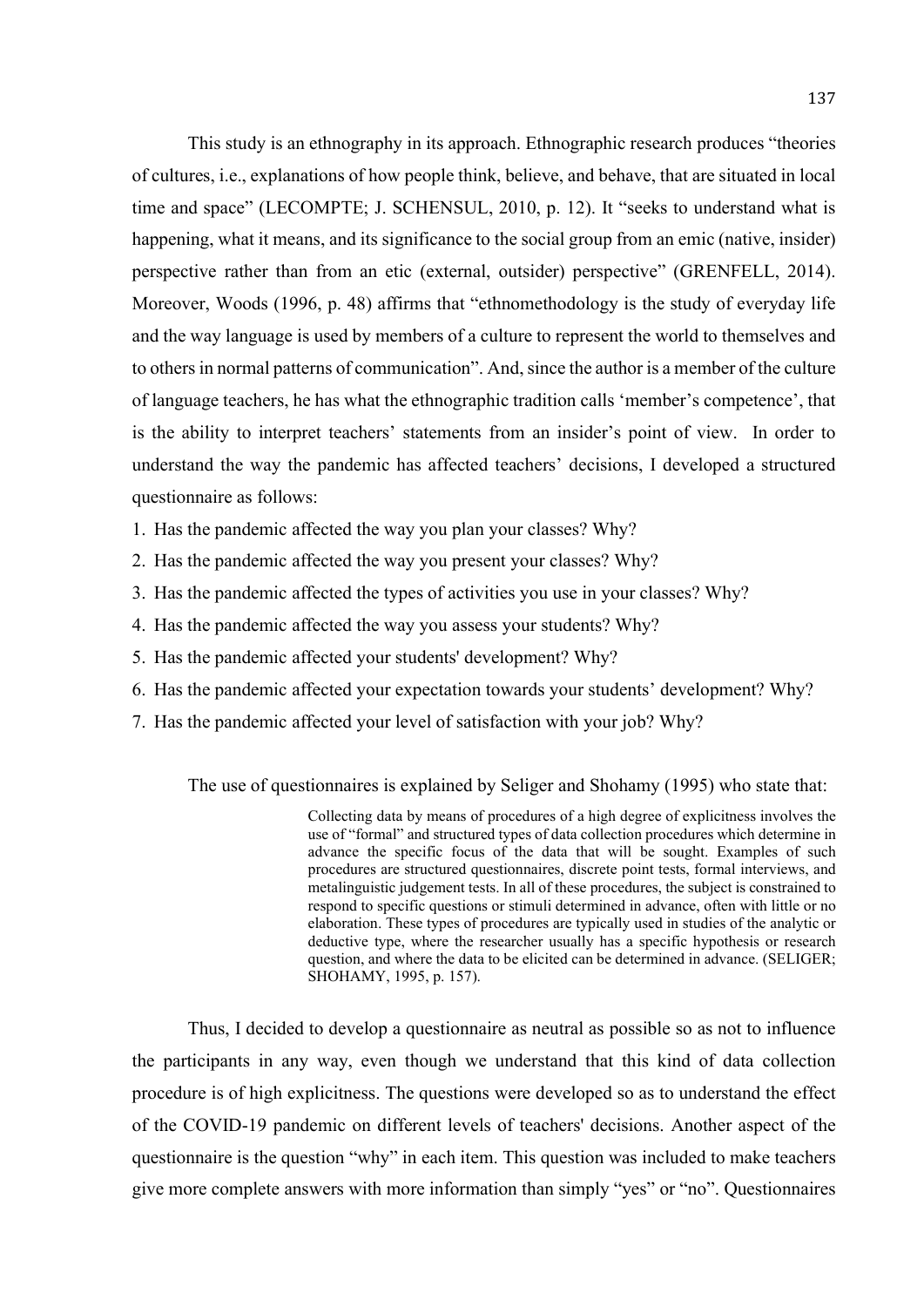are also a useful way of obtaining more uniform and standard information, given that the same questionnaire was given to all the participants.

 The questionnaire was answered by five teachers who work in different teaching institutions as well as teaching private lessons. None of them had previous experience with online teaching and for the purpose of this study I am going to identify them with letters of the alphabet. They are all teaching synchronous classes using the platform Zoom. The decision to interview teachers who deal with many different kinds of institutions and students intended to understand more directly the effect of the pandemic itself on teachers' decisions and how it affected the whole process. Here is, a brief description of the kind of classes each participant teaches.

| A             | private language institute, private classes and university. |
|---------------|-------------------------------------------------------------|
| B             | private classes                                             |
| $\mathcal{C}$ | private language institute, private classes and university. |
| D             | private language institute and private classes.             |
| E             | private language institute, private classes and university. |

Chart 1 — Participants' profile

The answers reveal that all of the teachers were affected by the pandemic in a way however, they did not react to or dealt with the situations in the same way. Each one underwent a different process to deal with the new scenario established by the conditions imposed by the pandemic such as teaching online, having to work and live in the same place, not being able to make use of the activities and techniques they were used to, not being able to see their students most of the time, being able to use handouts, etc.

Next, I will introduce the ethno-cognitive model created by Devon Woods used in this study to help analyze the teachers' decision-making process.

### An ethno-cognitive model of language teachers' decision-making

 As we have seen from the paragraphs above, making decisions is an extremely important part of teachers' job. Therefore, it is of great importance to understand this process and help teachers make better decisions along the way.

In his book called Teacher Cognition in Language Teaching (WOODS, 1996), Devon Woods defines what he calls ethno-cognitive model of language teachers' decision-making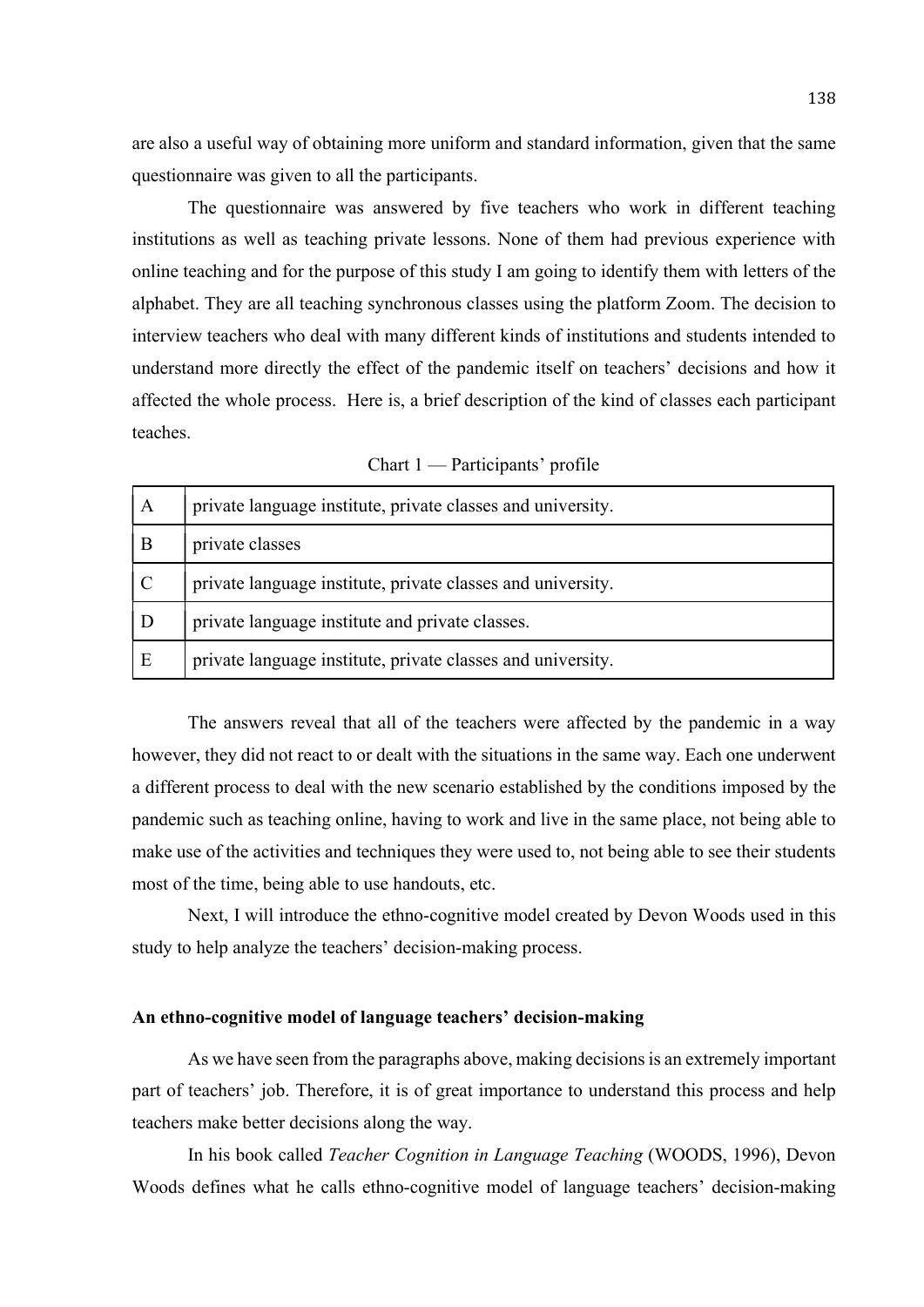(Picture 1), which includes three components: (i) the actions/events of a classroom, which combined will form a course; (ii) the plan that precedes the actions and events, where teachers will include all the elements that will compose the class and (iii) the understanding/interpretation that comes right after the end of the class, through which teachers will comprehend and evaluate the actions and events creating information that will feed the planning process, and thus start a new cycle.

Picture 1: An ethno-cognitive model of language teachers' decision-making (WOODS, 1996, p. 82)



 $A/E = action/event$  $U/I =$  understanding/interpretation  $P/Ex = planning/expectation$ 

Woods (1996, p. 49) explains that:

A model of language teachers' decision-making processes needs to include three essential elements. The central core of such a model is what we observe in the classroom: decisions being carried out as classroom actions and events. By projecting forward to planned future lessons, we can focus on the planning processes by which future events and actions are chosen and organized. By projecting backward from the classroom events to previous lessons, courses and other relevant experiences in the life of the teacher, we can focus on the interpretive processes, including background knowledge, assumptions and beliefs, by which these classroom events and actions are understood and evaluated. (WOODS, 1996, p. 49).

Woods (1996, p. 47) states that his model combines ethnography and cognitive science. He explains that the notion of studying culture and discovering the values of a culture or subculture and their conventions for communicating those values during their normal daily activities is a contribution from ethnography. Cognitive science supports the notion of cognitive processes underlying the process of planning and carrying out "normal daily activities" and the cognitive processes used to interpret those activities.

> Underlying people's actions and behaviors are their interpretations of the situations they are in, including the texts and events which occur in those situations, and the prior texts and events they have experienced which are related to those situations. There is a dynamic interaction between schema and event. The schema influences the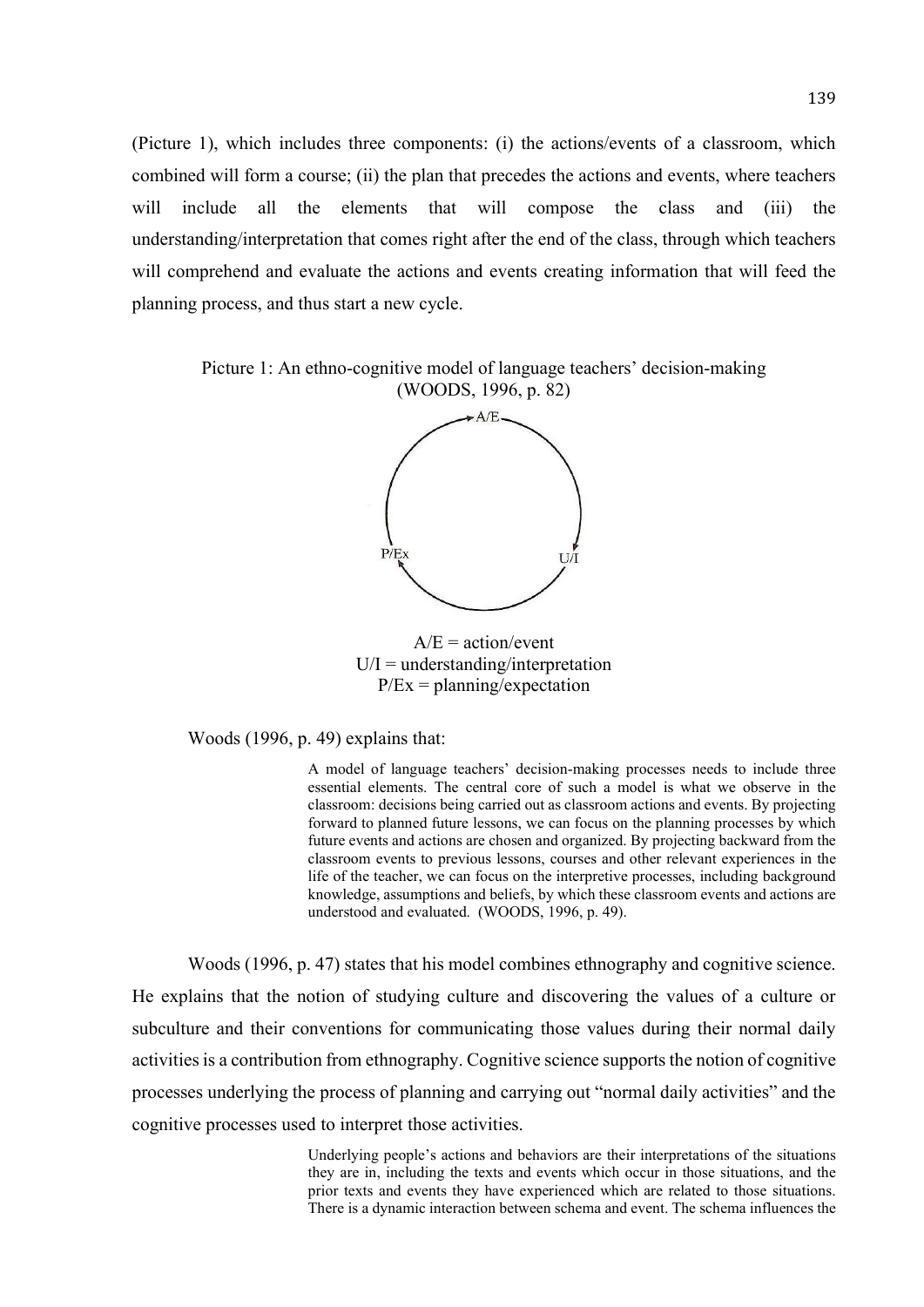perception of the event; and the perception of the event influences the evolution of the schema. This is a crucial aspect of our examination of the interpretation of classroom actions and events, including, but not limited to, verbal action and events. (WOODS, 1996, p. 63).

 In addition to the two fields mentioned above, linguistic analysis and discourse analysis form an important basis for this study so that they support the idea that language and discourse are structured to create and convey meaning.

 This model created by Devon Woods will help us dissect the decision-making process of the teachers, as well as help us approach the data in a way that it will help us understand the connections underlying the different phases of the model. Also, as mentioned above, teachers had to face many new factors and take them into consideration during their planning process: closed schools, classes that used platforms of interactions, etc. How did those factors influence the interpretation teachers create about their classes and therefore affect the way they plan future classes? The pandemic has presented many impairments for teachers to continue teaching the way they were used to; therefore, all their beliefs had to be reorganized in the face of a new reality unfolding, with little time and not so many options to choose from.

> Teachers "interpret" a teaching situation in the light of their beliefs about the learning and teaching of what they consider a second language to consist of; the result of this interpretation is what the teacher plans for and attempts to create in the classroom. (WOODS, 1996, p. 69).

# Planning and Expectations

 We know very little about teachers' planning processes and even less about the relationship between planning and what happens in the classroom. However, we all agree that teachers' decisions are a strong influence in the way things will happen. Therefore, the major focus of this study is to discover if the pandemic has affected the participants' planning process.

 Why do we plan? Woods (1996, p.52) explains that "planning occurs when an individual's 'current state' is different from a 'desired state' or goal." Therefore, teachers generally plan by bearing in mind both students' actual state and what they want to achieve with it. For that reason, they will develop a sequence for the class, choose the activities that will be put together, as well as the way things are going to be introduced to the students, among many other things, so as to achieve a certain goal. Woods also states that planning is an ongoing process that involves a constant monitoring of the current state (student's knowledge and abilities, the contents of the curriculum, and what is happening in the classroom) that will feed future plans.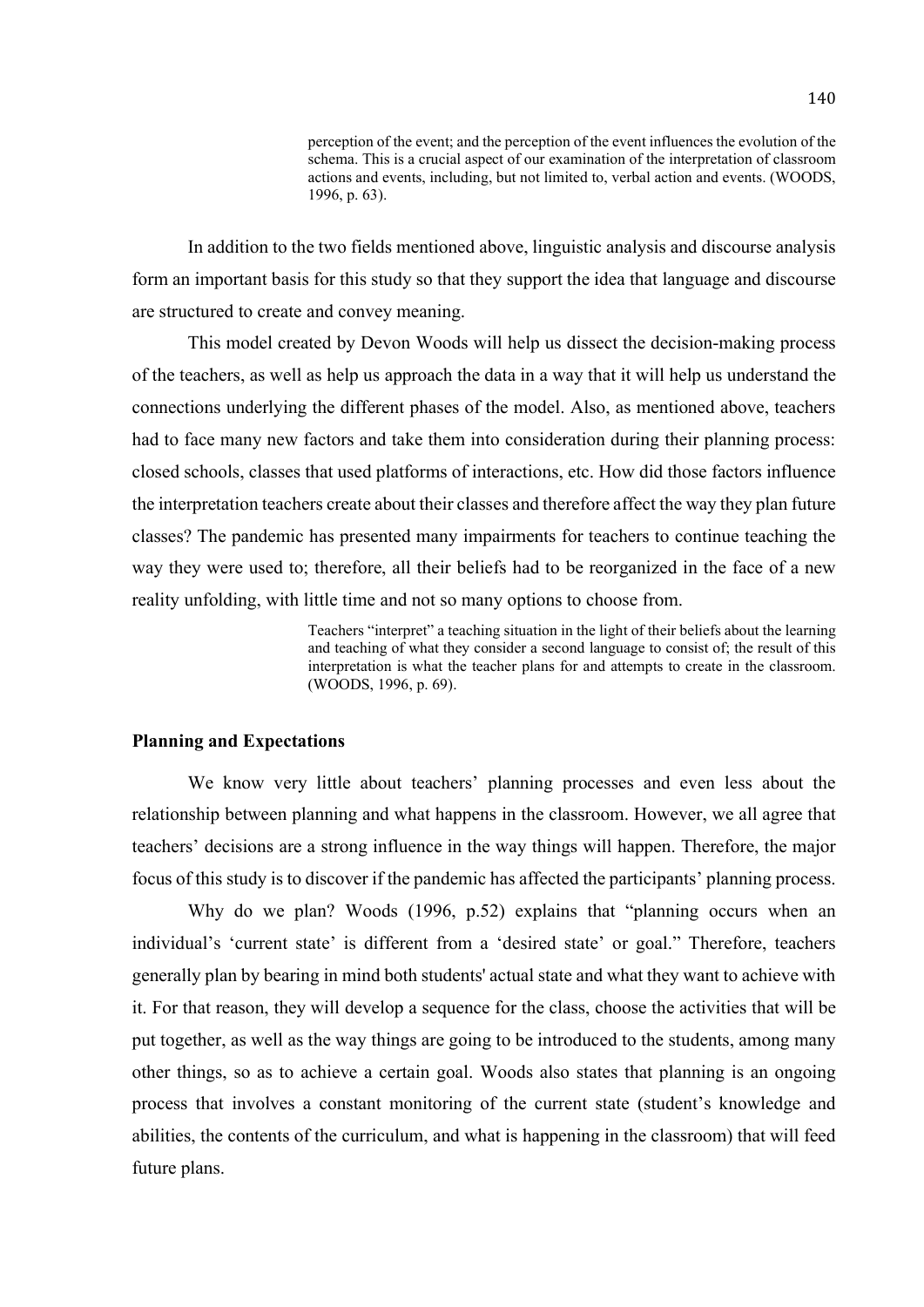Plans also involve expectations. Teachers will organize their classes with a certain idea of how things are going to happen the moment their plans are put in action. These expectations can be matched or not and one way or the other it will affect the teachers' level of satisfaction with their plans. Therefore, plans involve an idea of what we want to happen in the classroom, as well as how people will react to those actions.

 Below are two charts with participants' answers. Chart number 2 refers to the effects of the pandemic on the plan itself, and chart number 3 refers to teachers' expectation towards students' development.

| $\overline{A}$ | Yes | Classes had to be adapted to the online mode.                                                                                                                                                                                                                                                                                                                   |
|----------------|-----|-----------------------------------------------------------------------------------------------------------------------------------------------------------------------------------------------------------------------------------------------------------------------------------------------------------------------------------------------------------------|
| B              | Yes | It has influenced the kind of material (and activities) I prepare.                                                                                                                                                                                                                                                                                              |
|                | Yes | I had to readjust the plans. I used to plan my classes while I was at my<br>workplace, now there are at least three elderly people talking all the time and in<br>need of help around me. I had some activities which were based on body<br>language movement, but as the visual contact is lost (most students with the<br>cameras off) I had to give them up. |
|                | Yes | By using my computer as a tool (in class), I have more resources to work with.                                                                                                                                                                                                                                                                                  |
| E              | Yes | Because I had to learn new things and it was not in my plan that time.                                                                                                                                                                                                                                                                                          |

Chart 2 — Has the pandemic affected the way you plan your classes? Why?

 As we can understand from the answers above, all teachers had to adapt their planning during the pandemic due to the fact that classes were not face to face anymore. Teachers A, B, C and E had to adapt because of the new reality of teaching with Zoom. Teacher C introduces a new factor that is the fact that he lives and takes care of three elderly people who depend on him for some tasks. During the pandemic, many people, besides working from home, had to let their helpers go because of the quarantine. Another aspect he presents is the fact that most students keep their cameras off, making it more difficult for teachers to feel their development or use their bodies for any activity.

 Teacher D uses a very curious argument in her answer. She states that because she is working from home, using her computer, she has more resources to use with her students. Although she works in schools where they have computers available in class for the teacher, she finds the experience of using her own richer. This situation poses an interesting question: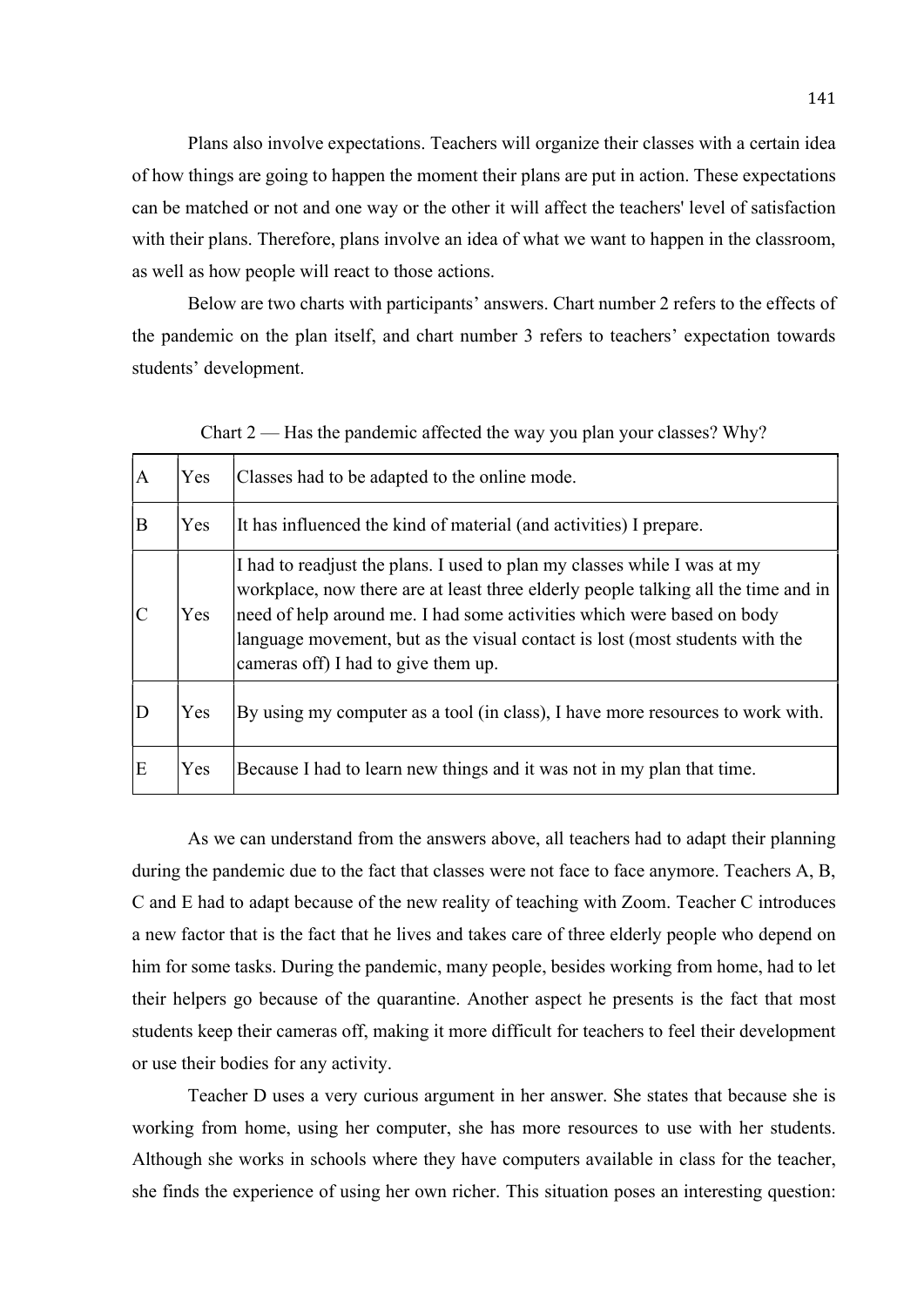why does she not have what she needs at school? What is the aim of having computers in class if teachers are not allowed to install all the resources they find necessary?

 Another important fact brought to my attention by teacher D's response is that a lot of teachers to whom I talk to about the pandemic have this tendency to list only its bad aspects. Teacher D is expressing that with the pandemic she was able to use more resources with her students, bringing in a positive one.

According to Rubie-Davies et al. (2004), "all teachers have expectations for their students' learning and these expectations may form the basis of teachers' planning and instructional decisions." From the findings of their extensive research, the authors report that teacher expectations may have immediate effects on student achievement by influencing the opportunities to learn that are provided. Variations in teacher expectations can lead to variations in what is taught, which ultimately will lead to variations in what is learned (BROPHY, 1982). Beliefs about teaching and learning can influence teachers' expectations for student performance and, in turn, these beliefs and expectations will be employed to group children, plan for their learning and in due course to deliver lessons (WOODS, 1996).

| $\Lambda$ | Yes | Since this is a reality no one has ever experienced before, I feel unable to hold<br>the same expectations as I used to in face to face classes. Everyone's lives have<br>been affected; I just do the best I can and let things happen. |
|-----------|-----|------------------------------------------------------------------------------------------------------------------------------------------------------------------------------------------------------------------------------------------|
| B         | No  | I've lowered my expectations. There's so much we/they can do.                                                                                                                                                                            |
|           | Yes | As I said before, I expected that they were fluent in the digital field, but they<br>were not. Besides, I also expected that they could do the same effort I did trying<br>to learn how to deal with online issues.                      |
|           | No  | My expectation is that they pay attention, ask questions when they feel like it,<br>and learn. I still hope they do all of that.                                                                                                         |
| E         | No  | Because the pandemic affected my life in the same way.                                                                                                                                                                                   |

Chart 3 — Has the pandemic affected your expectation towards students' development? Why?

 The teachers of this study probably brought their expectations to this new reality. The answers in chart 3 show different reactions when we focus on these expectations. Although teacher B responded "No" to the question about the pandemic affecting her expectations, in reality she changed her expectations by "lowering them." Teachers develop understandings of the same situation in different ways. At the same time that teachers A, B and C report having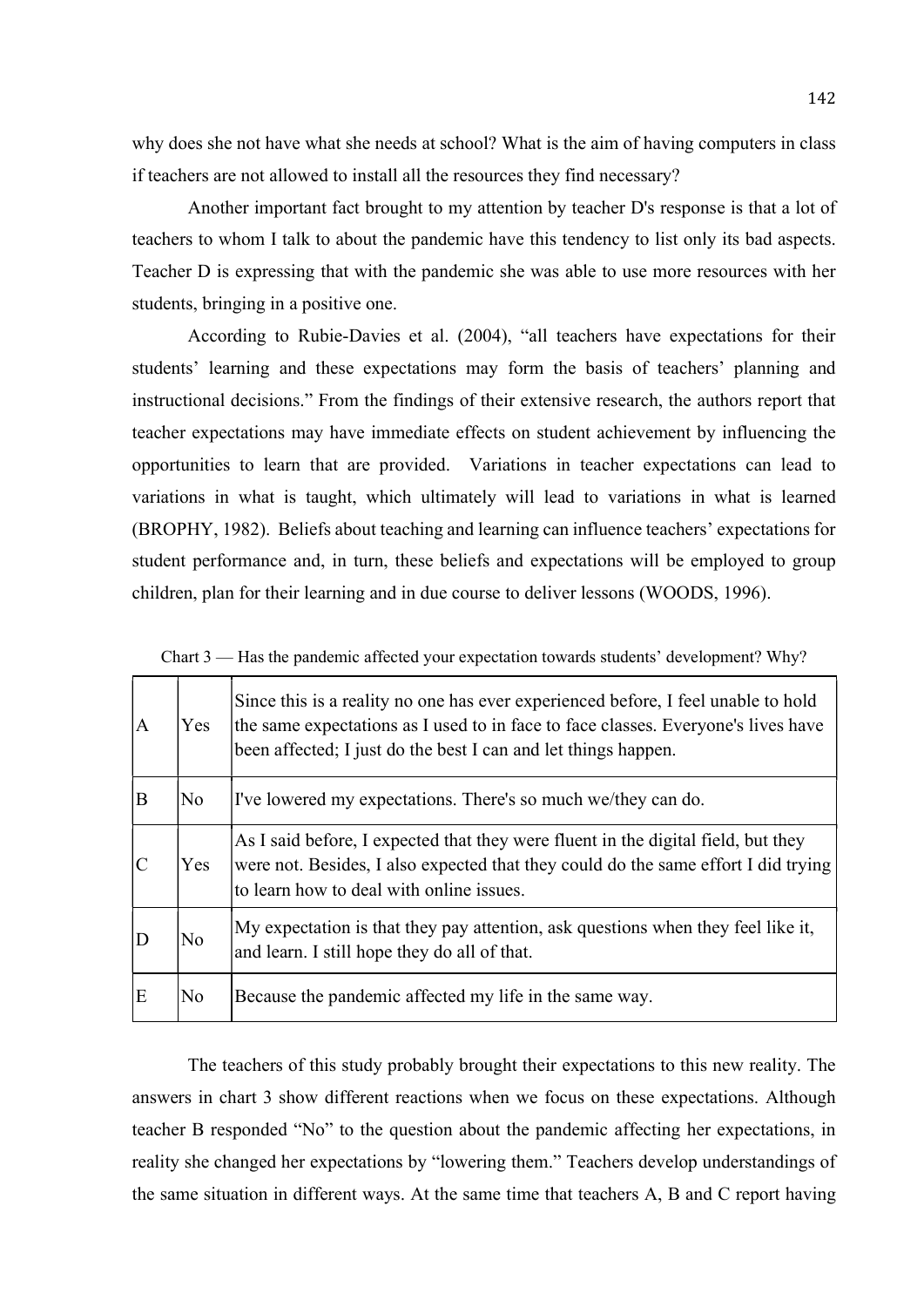changed their expectations, teachers D and E did not. Moreover, each one of them presents a different explanation for the phenomenon, be it facing a new reality and taking it into account (A) or realizing that students were not so tech savvy as we imagined (C).

 Teachers D and E report no change in their expectations towards students, also for different reasons. Teacher D seems to be keeping the same expectations she had in her regular classroom, and teacher E expects her students to apply the same effort she did in order to cope with the new reality.

### Actions and Events

 Actions and Events are the central core of Woods' model. According to the author, the term "action" carries the idea of something intentional and goal oriented, while the term "event" lacks intentionality. Woods (1996, p.53) states that "an individual's action is a part of a larger event which results, and which also includes others' actions and unforeseen consequences." Therefore, actions are something that can be planned while events are what actually happened in the course of the class. The author explains that:

> Plans are formed by comparing goals to consequences of actions, and then by choosing actions whose consequences match the goals and whose prerequisites are satisfied in the current situation or become goals that can be achieved by further planning. (WOODS, 1996, p. 53)

 As teachers progress through their careers, they develop ways of organizing the actions in their planning. We test things that do not work and then use things that we know will always work. We create a portfolio of activities that will help us along the way. We also create what Prabhu (1996) calls sense of plausibility, which is a feeling of what is or is not appropriate for each class.

With all the changes brought by the pandemic, sometimes we were not able to use the activities kept in our personal portfolio. The answers in charts 4 and 5 are clear examples of teachers adapting actions to match their goals due to the constraints brought by the quarantine.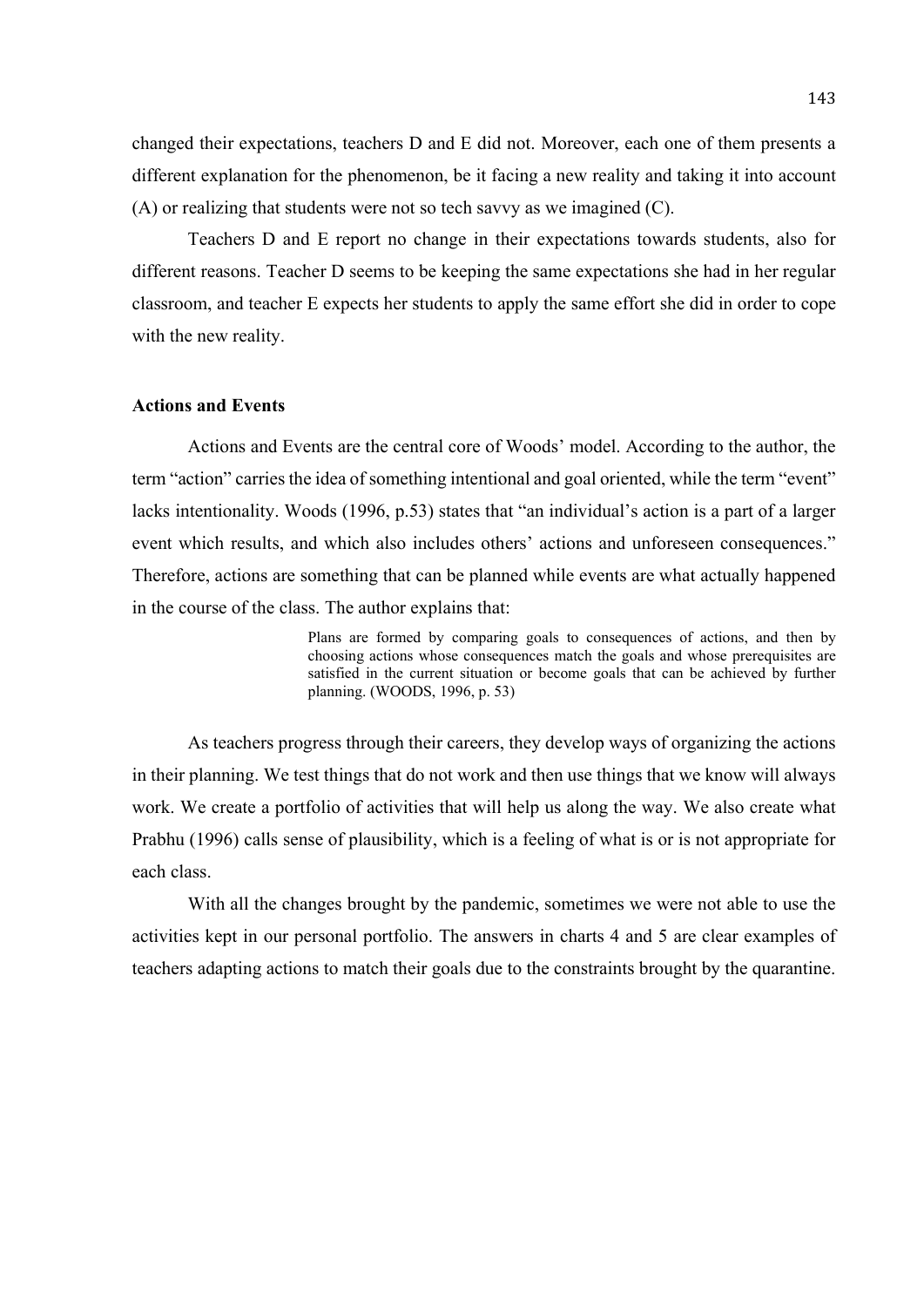| $\overline{A}$ | Yes | I had to learn to teach online and discovered it is different from face to face<br>classes.                                                                                                                                                      |
|----------------|-----|--------------------------------------------------------------------------------------------------------------------------------------------------------------------------------------------------------------------------------------------------|
| B              | Yes | I've been flipping my classes more often.                                                                                                                                                                                                        |
|                | Yes | As I am a person who constantly walks around the room while teaching, I had to<br>readapt myself into getting stuck on a chair. I used to ask my students to<br>volunteer for answering the questions, but now most of them don't want to do it. |
|                | Yes | I find myself relying a whole lot less on body language, because due to<br>connection instability sometimes I just can't turn on my camera.                                                                                                      |
| E              | Yes | I have to think of strategies to make the students interact more during the<br>classes. It was something that used to happen naturally.                                                                                                          |

Chart 4 — Has the pandemic affected the way you present your classes? Why?

 As we can see from the answers above, all the teachers had to adapt the way they present their classes. Due to the new online environment, they had to learn new strategies to deal with the new reality since it is quite different from the one they were used to. Although all the teachers were affected, each one had to adapt for a different reason. Teacher A started to understand that teaching online is different from face to face; teacher B shows some knowledge of how to flip the classroom; teacher C felt more affected in the way she monitors her students because now she has to be sitting on her chair without moving and now her students do not volunteer as they used to; teacher D had to learn to convey meaning without relying on body language; and teacher E had to reinvent the way she provokes interaction because the online environment took away the interactions that used to happen naturally.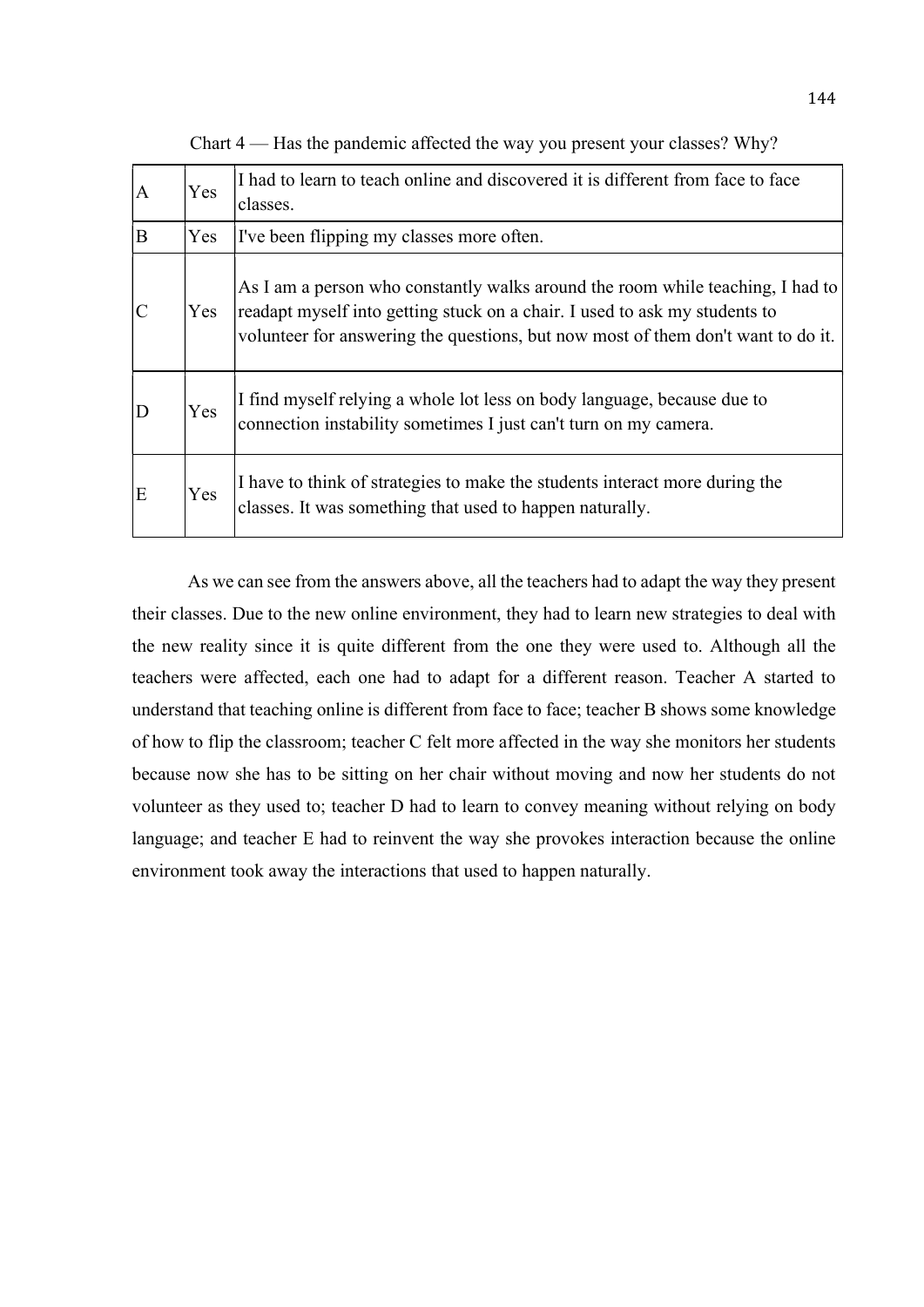| IА | Yes | I am not able to use activities that require moving around the classroom or<br>handling some teaching resources made of paper, for example.                                      |
|----|-----|----------------------------------------------------------------------------------------------------------------------------------------------------------------------------------|
| B  | Yes | Some students have not adapted to the listening format.                                                                                                                          |
|    | Yes | I adapted the materials once I had planned to use with my students materials<br>which were based on touching objects, coloring, handcrafting.                                    |
| 'D | Yes | I have a bigger selection of interactive activities.                                                                                                                             |
| E  | Yes | Somehow I continue using some strategies I used to use before. However, I am<br>always worried about researching new ways of making the students interact<br>during the classes. |

Chart 5 — Has the pandemic affected the types of activities you use in your classes? Why?

 Chart 5 shows us that teachers not only had to adapt the way they present their classes but also the type of activities they use because of the pandemic. All of us were obliged to teach using platforms for interactions; therefore, each one reacted in a different way, having to construct a new repertoire of actions that will help us achieve our goals during this new phase of our professions. Teacher A had to give up using activities that require moving around as well as activities on paper; teacher B perceives that the listening activities became a struggle for some students; teacher C also had to adapt a bunch of activities based on using the hands; teacher D had to create a bigger selection of interactive activities; and teacher E managed to use the same ideas but in a different interactional mode.

## Understanding and Interpreting

 In order to develop Prabhu's (1990) sense of plausibility, teachers need to form an understanding of what is working out or not in the classroom. According to Woods (1996):

> How teachers, in particular, interpret the events and actions that occur in a classroom will clearly influence subsequent planning processes, and affect what subsequently happens in the classroom in the following moments, days and weeks. (WOODS, 1996, p. 58)

 Another important notion introduced by Woods (1996) in his research is that of "background knowledge structures." The author states that "in order to take appropriate action, people need to understand; and to understand they need knowledge about the world and specifically about the situation they are in." However, as we already know, the participants of this research; in the same way as all the teachers in the world, did not have any knowledge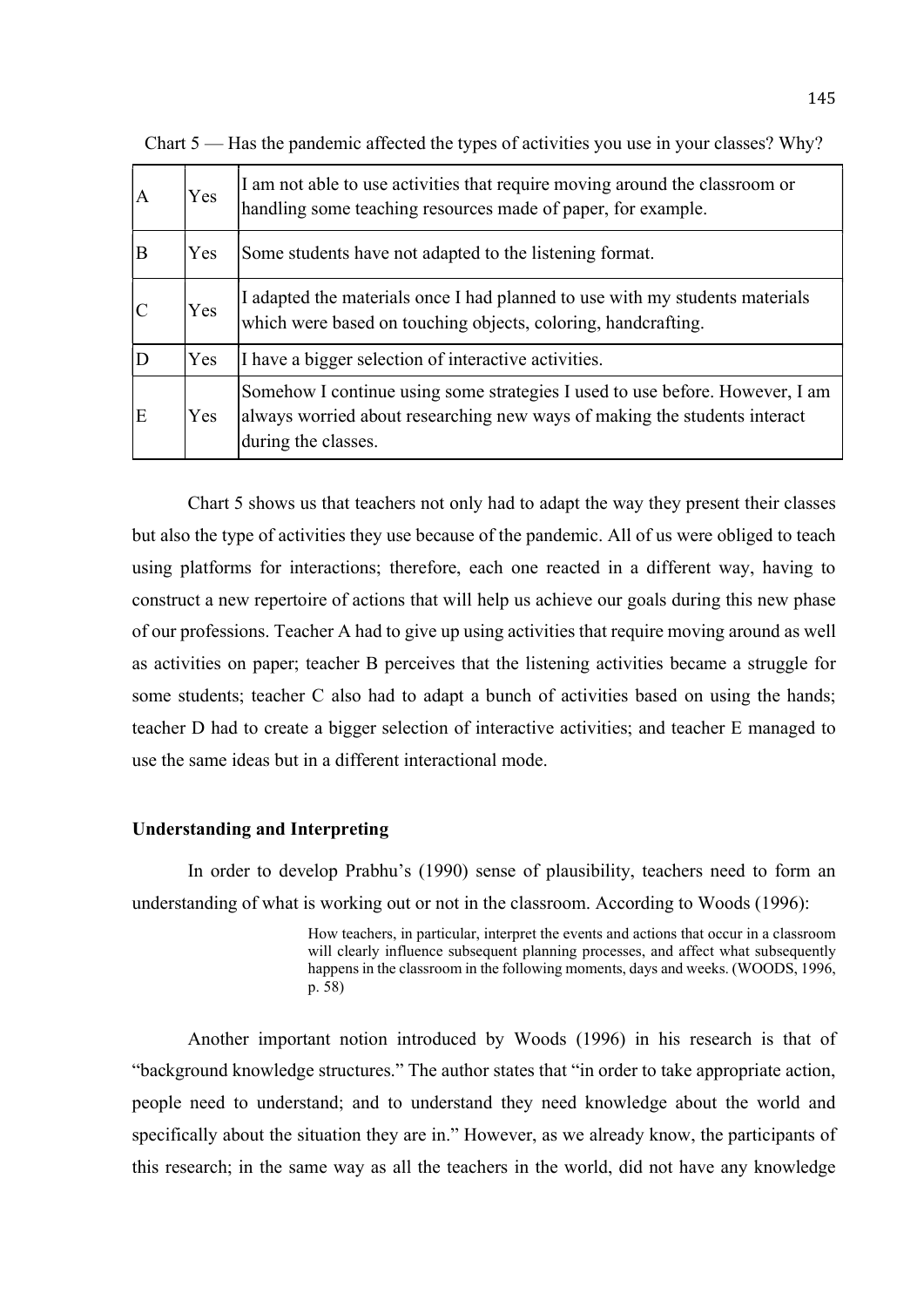about the situation they were in when the pandemic and the quarantine started. They had to make decisions as the situation unfolded.

 Besides changing the patterns of interaction and the kinds of activities they had to choose, teachers had to change the way they interpreted their classes. The charts below are examples of how each one of the participants reacted in a different way when called upon to describe the way they assessed their students and how satisfied they were with their jobs.

| A | Yes            | Although the exams are in the same format as in face to face classes, I feel that<br>the fact that students have to do them from home (and thus may use their<br>textbooks or any other source) does not enable me and them to assess their real<br>progress.                                                                                                                                  |
|---|----------------|------------------------------------------------------------------------------------------------------------------------------------------------------------------------------------------------------------------------------------------------------------------------------------------------------------------------------------------------------------------------------------------------|
| B | Yes            | At the moment students need much emotional support other than language<br>support.                                                                                                                                                                                                                                                                                                             |
|   | Yes            | Collaborative techniques were inserted in my online classes, so I had to learn<br>how to assess my students as a group and also provide them with some<br>knowledge about self assessment. I must confess that in some places where I<br>work it still kept the exams the way they were in the past. I just had the<br>opportunity to assess my students in a different way at the university. |
| D | N <sub>o</sub> | Because I kept the method I already used. Making sure I keep them talking as<br>much as possible.                                                                                                                                                                                                                                                                                              |
| E | Yes            | I think that everything is too heavy now. We're not normal, so I try to make<br>things lighter.                                                                                                                                                                                                                                                                                                |

Chart 6 — Has the pandemic affected the way you assess your students? Why?

 Chart 6 shows that each teacher will interpret the new scenario brought by the pandemic in a different way and this interpretation will affect not only the way they plan their actions, but also the way they assess their students.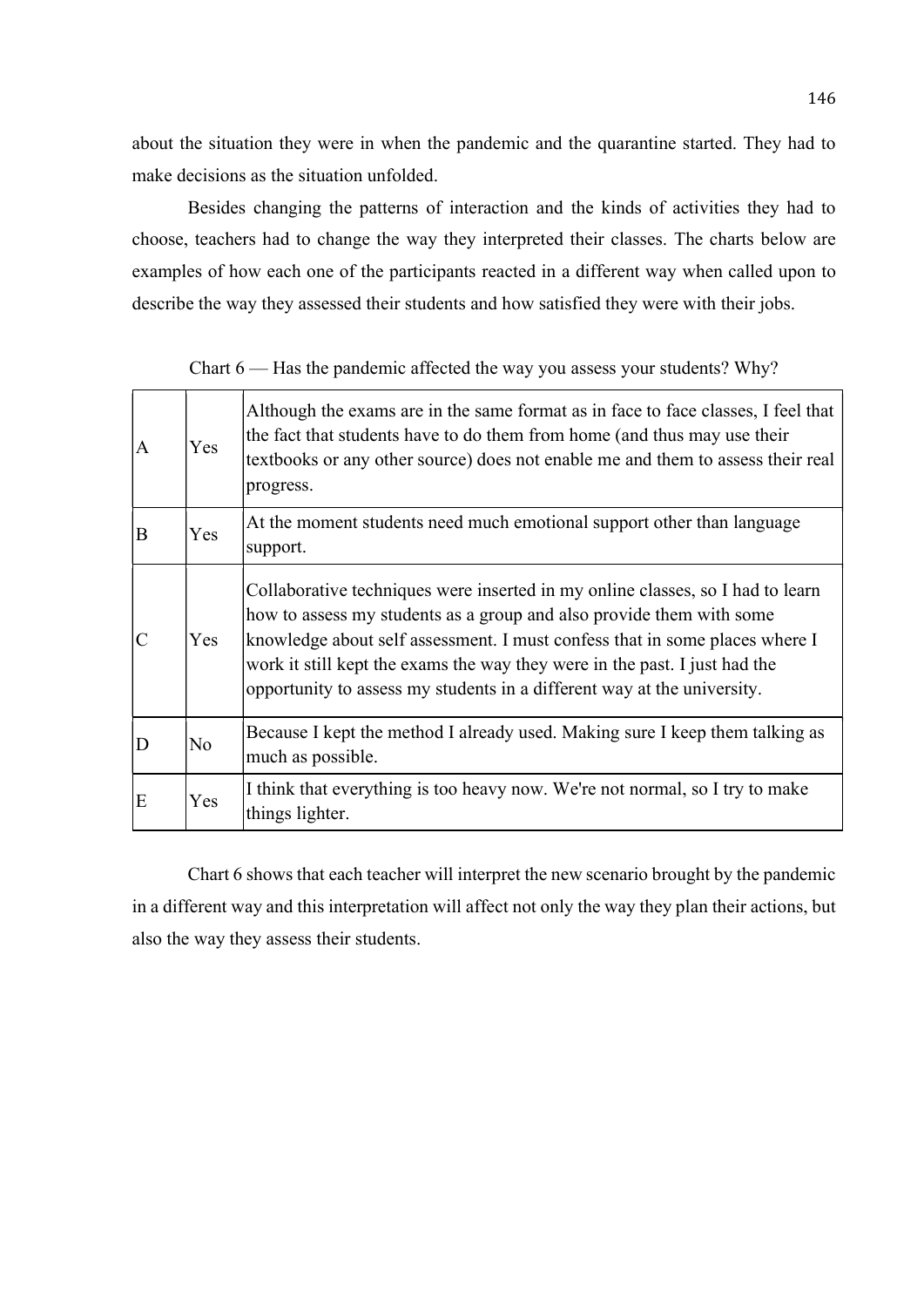| A             | No  | Those who used to show maturity in face to face classes were able to gain<br>even more maturity after being taught online, and those who were immature<br>students before the pandemic remain immature in the same proportion. By<br>maturity I mean: commitment. The motivated students were able to keep their<br>motivation high as well.                                                                                                                                                                                                         |
|---------------|-----|------------------------------------------------------------------------------------------------------------------------------------------------------------------------------------------------------------------------------------------------------------------------------------------------------------------------------------------------------------------------------------------------------------------------------------------------------------------------------------------------------------------------------------------------------|
| B             | Yes | They have been less focused on the program and they have been struggling<br>with a systematic study routine.                                                                                                                                                                                                                                                                                                                                                                                                                                         |
| $\mathcal{C}$ | Yes | They seemed to be lost, lazy and not curious about learning (even when I<br>brought some topics related to their life). It also showed me that although we<br>call them native digital learners, half of them are unable to solve online<br>obstacles while attending the classes. Students got even more in silence and<br>kept their cameras off because they said they felt uncomfortable showing their<br>faces on the screen. But, surprisingly, they don't feel ashamed of exposing<br>themselves on Instagram, Whatsapp and Facebook stories. |
| D             | Yes | Students who are extremely shy are more comfortable talking to their screens.<br>That caused them to participate more and the direct consequence of that was<br>better grades for those students.                                                                                                                                                                                                                                                                                                                                                    |
| E             | Yes | Because now it seems they have more things to do and they are not in the<br>proper places. At home, life keeps happening, dinner, lunch, Tv, people<br>talking, kids                                                                                                                                                                                                                                                                                                                                                                                 |

Chart 7 — Has the pandemic affected your students' development? Why?

 The question in chart 7 was included so that we could have a little glimpse of the students' process through the teachers' point of view. We can see by the answers that the pandemic affected students in different ways. We suggest a similar research with students to give us a clearer picture of what happened to them. The answers show that students reacted differently, but they also show that teachers may be interpreting what happens to them through their own perspective.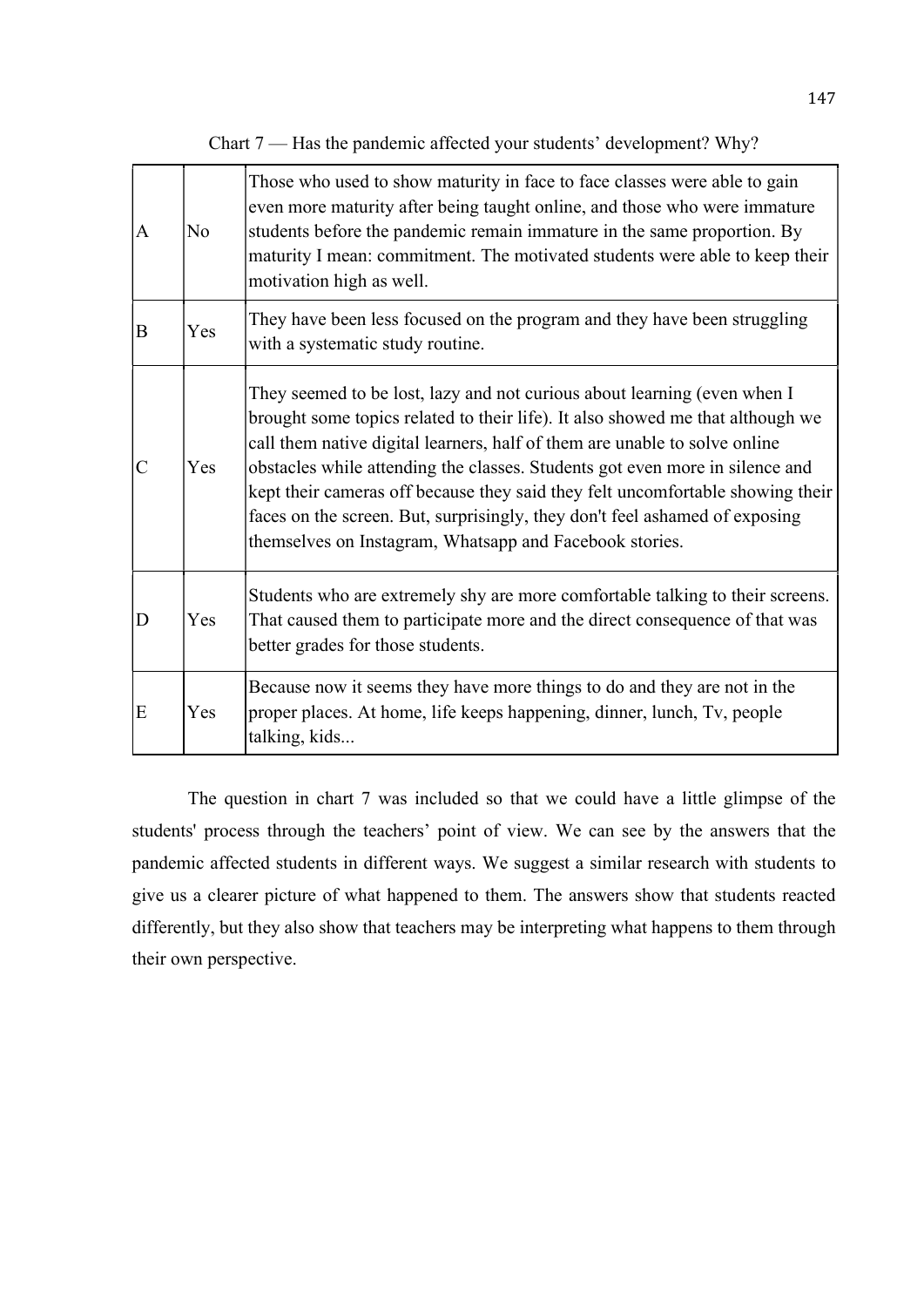| I feel dissatisfied. Too many new tasks have been added to the ones I already<br>had, and there seems to be no recognition for being able to handle them. I wish<br>one (in particular) of the people who are in charge of supervising my job were<br>Yes |
|-----------------------------------------------------------------------------------------------------------------------------------------------------------------------------------------------------------------------------------------------------------|
|                                                                                                                                                                                                                                                           |

a leader instead of just a boss, but since this person has never been this way before the pandemic, I will not blame it on the virus — it has just highlighted

Chart 8 — Has the pandemic affected your level of satisfaction with your job?  $Whv$ ?

 $\mathbf{B}$   $\mathbf{Y}$   $\mathbf{F}$   $\mathbf{Y}$   $\mathbf{F}$   $\mathbf{I}$  miss the real interaction with the students (I need "touch" I need "feel")

this situation.

| $\overline{C}$ | <b>Yes</b> | I suffered a lot with this issue. I am a teacher because I really love my<br>occupation. So, everytime I concluded a class, I felt I was not giving my best, I<br>felt I was not doing what I did the way it was in the past. But then I realized<br>that the effort for better classes could not come just from me, my students<br>should also change their way of learning. This must be a mutual effort. After 8<br>months of online classes, it seems that I have to learn a little bit everyday in<br>order to provide better classes. I felt uncomfortable with the way I was<br>teaching in March and April, but now, as I try to learn new ways of teaching I<br>must say that my level of satisfaction has increased. |
|----------------|------------|--------------------------------------------------------------------------------------------------------------------------------------------------------------------------------------------------------------------------------------------------------------------------------------------------------------------------------------------------------------------------------------------------------------------------------------------------------------------------------------------------------------------------------------------------------------------------------------------------------------------------------------------------------------------------------------------------------------------------------|
| D              | Yes        | Being able to work with the computer during classes has helped me improve<br>how things roll in general. I feel like I am helping them have more fun with all<br>the interactive material I am able to present. Seeing how much fun they're<br>having now makes me feel more satisfied.                                                                                                                                                                                                                                                                                                                                                                                                                                        |
| E              | Yes        | Now it's clear, and I am sure about what I really like to do.                                                                                                                                                                                                                                                                                                                                                                                                                                                                                                                                                                                                                                                                  |

 Chart 8 shows how the pandemic affected teachers' satisfaction in different ways. The answers show that what brings satisfaction to one teacher may not be the same for another. Teacher A feels dissatisfied because she feels unrecognized in her efforts, and this does not seem to be provoked by the pandemic; teacher B feels dissatisfied because her teaching style is more face to face, and suddenly she was forced to teach from a distance; teacher C felt some frustration in the beginning, but managed to adapt her teaching and now seems more satisfied with her results; teacher D feels that she is much better online than she was face to face and teacher E feels certain about her professional choice.

 It is very interesting to perceive that each teacher will interpret the pandemic scenario according to their own perspective. However, they were all forced into a situation they had no choice but to teach in a certain way with certain resources.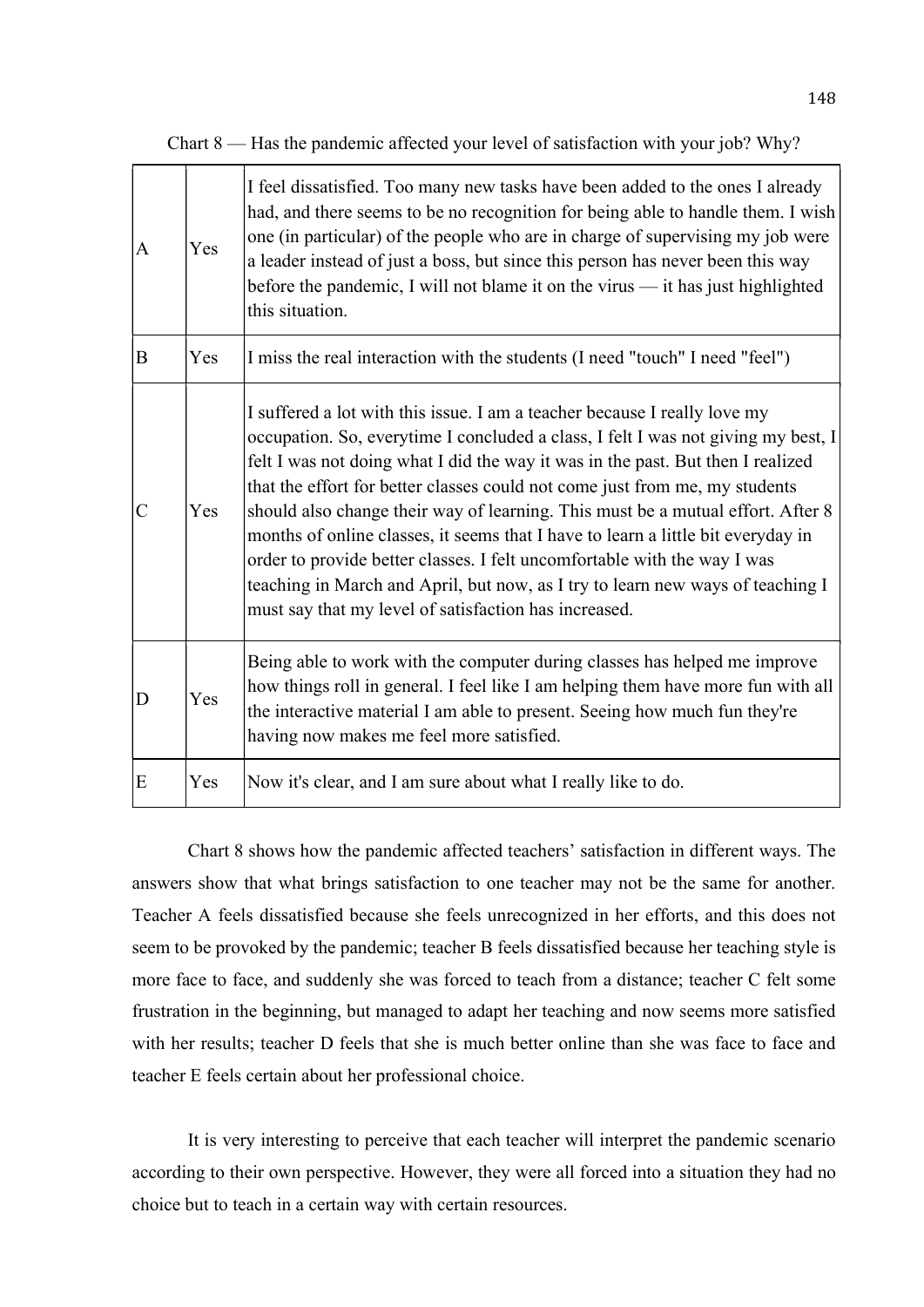### Final words

In his research, Woods (1996) introduces the concept of BAK: beliefs, assumptions and knowledge, which in his findings are used by the teacher to interpret what goes on in the classroom. Although the aim of this study was not to identify teachers' BAKs, we pretty much agree with the author when he states the importance of studying teachers' decisions as a way to:

> (...) allow us to take into account the different legitimate ways in which both learners and teachers are interpreting events (including language events) in the classroom. If teachers are making plans and carrying out decisions to transmit learning through language, then our understanding of how ideas are transmitted and perceived by the participants are important in how we analyze classroom processes. How teachers, in particular, interpret the events and actions that occur in a classroom will clearly influence subsequent planning processes, and affect what subsequently happens in the classroom in the following moments, days and weeks. (WOODS, 1996, p. 58)

Therefore, shedding light on teachers' decisions and understanding why and how they were made will hopefully help other teachers make better decisions. Since this is a process that can be perfected and that can be improved once you understand the consequences of each decision you take, we have to keep on with the research in this area.

# **REFERENCES**

BROPHY, J. E. Teacher-student interaction. In DUSEK, J. B. (Ed.). Teacher Expectancies. Hillsdale, N. J.: Lawrence Erlbaum Associates, 1985, p. 303-328.

CLARK, C. Asking the right questions about teacher preparation: Contributions on research on teacher thinking. Educational Researcher, v. 17, p. 5-12, 1988.

DOYLE, W. Academic work. Review of Educational Research, v. 53, p. 159-199, 1984.

EGGELSTON, J. Making decisions in the classroom. Cambridge Journal of Education, v. 7, n. 1, p. 5-11, 1977.

GRENFELL, M. Language, ethnography and education. **Journal of Language Identity & Education**, v. 13, n. 2, 2014.

LECOMPTE, M. D.; SCHENSUL, J. J. Designing and conducting ethnographic research: an introduction. Plymouth: Altamira, 2010, p. 12.

MOITA-LOPES, L. P. da. A formação teórico-crítica do professor de línguas: o professorpesquisador. Oficina de Linguística Aplicada. São Paulo: Mercado das Letras, 1996, p. 179- 190.